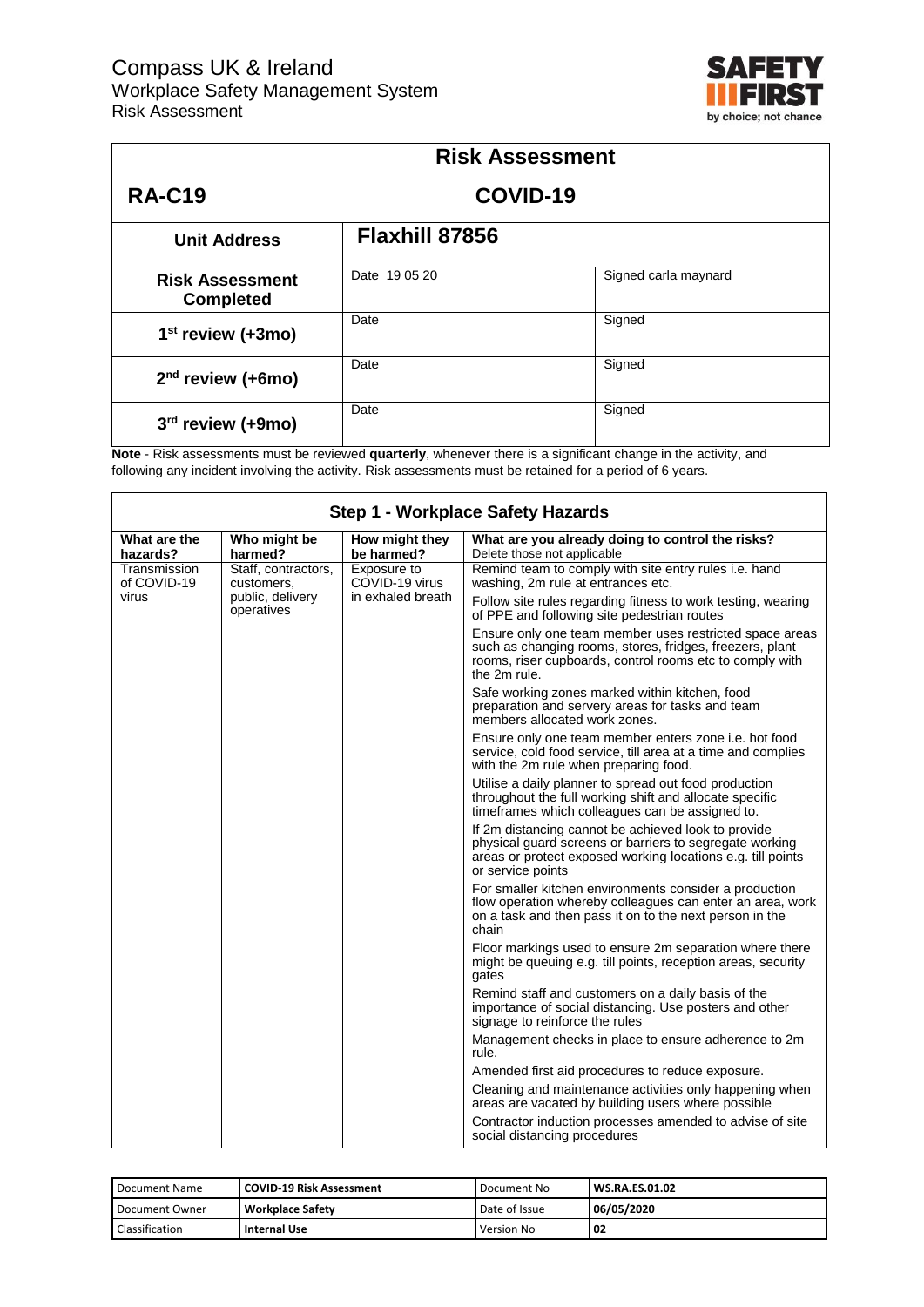## Compass UK & Ireland Workplace Safety Management System Risk Assessment



| What are the | Who might be | How might they                                      | What are you already doing to control the risks?                                                                                                                                                                             |  |
|--------------|--------------|-----------------------------------------------------|------------------------------------------------------------------------------------------------------------------------------------------------------------------------------------------------------------------------------|--|
| hazards?     | harmed?      | be harmed?                                          | Delete those not applicable                                                                                                                                                                                                  |  |
| Cont.        | Cont.        | Person to person<br>contact                         | Direct person to person contact is avoided wherever<br>possible                                                                                                                                                              |  |
|              |              |                                                     | Hand washing facilities with soap and hot water in place.                                                                                                                                                                    |  |
|              |              |                                                     | Employees reminded on a regular basis to wash their<br>hands for 20 seconds with warm water and soap.                                                                                                                        |  |
|              |              |                                                     | Employees reminded to catch coughs and sneezes in<br>tissues - Follow Catch it, Bin it, Kill it and to avoid touching<br>face, eyes, nose or mouth with unclean hands.                                                       |  |
|              |              |                                                     | Display Compass posters in prominent areas.                                                                                                                                                                                  |  |
|              |              |                                                     | Contactless or chip & pin transaction payments preferred<br>wherever possible as oppose to handling cash.                                                                                                                    |  |
|              |              |                                                     | Amended first aid procedures to reduce exposure.                                                                                                                                                                             |  |
|              |              | <b>Transfer of</b><br>COVID-19 virus<br>by handling | Frequent cleaning and disinfecting objects and surfaces<br>that are touched regularly particularly in areas of high use<br>using Ecolab Pro 20 / EL 75 and methods.                                                          |  |
|              |              | contact surfaces                                    | Daily checks carried out by managers to ensure that the<br>necessary procedures are being followed.                                                                                                                          |  |
|              |              |                                                     | Disposable gloves are worn for food service tasks and till<br>point operation. Where wearing of gloves is required for<br>other tasks, team members reminded to wash hands<br>frequently and always when gloves are changed. |  |
|              |              |                                                     | Goods removed from outer packaging i.e. cardboard,<br>shrink-wrap as soon as possible after delivery.                                                                                                                        |  |
|              |              |                                                     | Disposable gloves worn when tools, equipment and<br>vehicles are shared by different operatives                                                                                                                              |  |
|              |              |                                                     | Tools and equipment are cleaned and sanitised after use                                                                                                                                                                      |  |
|              |              |                                                     | Touch points are frequently cleaned and sanitised e.g. key<br>pads, doors plates, door handles, keyboards, CCTV<br>controls, alarm panels, trolleys, tools, delivery vehicle<br>controls                                     |  |
| Other:       |              |                                                     | On agreement with the head teacher we will commence a<br>grab and go offer for the first two weeks (to be produced<br>on site and transported)                                                                               |  |
|              |              |                                                     | This will be implemented by one member of staff as the<br>kitchen is not ideally suited for social distancing.                                                                                                               |  |
|              |              |                                                     | The food will be produced following all guidelines laid down<br>in our food safety folder.                                                                                                                                   |  |
|              |              |                                                     | This will be reviewed during the 2 <sup>nd</sup> week dependent on<br>numbers of children in school to see if the food offer can be<br>progressed to any hot food production.                                                |  |

| Step 2 – Procedures in Place     |   |                                                                     |  |  |
|----------------------------------|---|---------------------------------------------------------------------|--|--|
|                                  |   | What are you already doing? Tick the supporting processes in place. |  |  |
| Way Back Reopening Guide         | Υ | Social Distancing Guidance                                          |  |  |
| Re-Opening HSE Checklist         | Υ | Social Distancing Checklist                                         |  |  |
| <b>PPE &amp; Equipment Guide</b> | Υ | Social Distancing Training Record Card                              |  |  |
| Social Distancing Posters        | v | Social Distancing floor markings                                    |  |  |
| Aseptopol Cleaning Task Card     | Y | Oasis Pro20 Cleaning Task Card                                      |  |  |
| <b>First Aid Procedures</b>      | γ |                                                                     |  |  |

**Note -** If 2m social distancing cannot effectively be maintained then additional measures should be implemented and recorded in Step 3.

| Document Name  | <b>COVID-19 Risk Assessment</b> | Document No   | <b>WS.RA.ES.01.02</b> |
|----------------|---------------------------------|---------------|-----------------------|
| Document Owner | <b>Workplace Safety</b>         | Date of Issue | 06/05/2020            |
| Classification | Internal Use                    | Version No    | - 02                  |